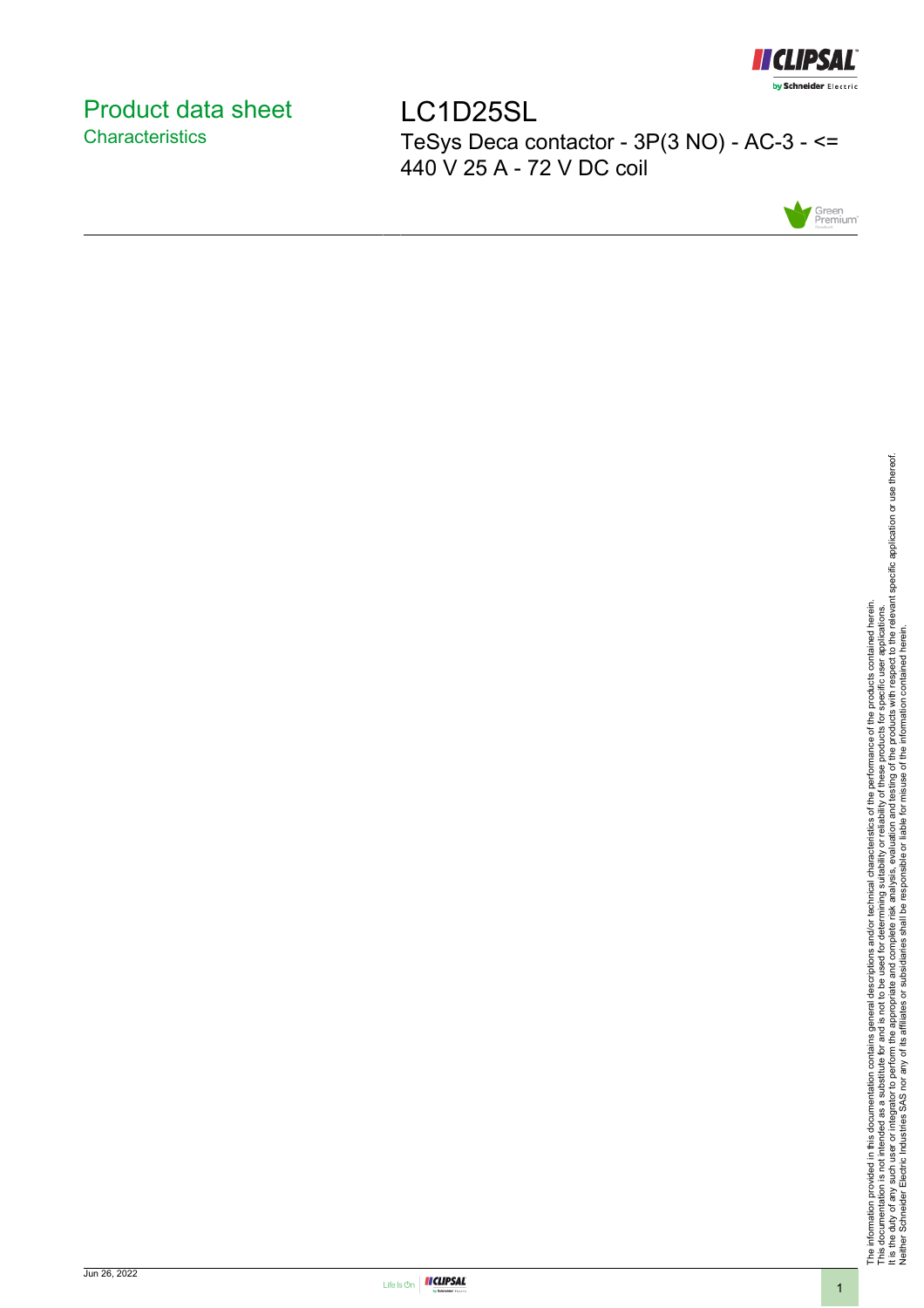

| Main                                           |                                                                                                                                                                                                                                                                                                                                        |
|------------------------------------------------|----------------------------------------------------------------------------------------------------------------------------------------------------------------------------------------------------------------------------------------------------------------------------------------------------------------------------------------|
| Range                                          | TeSys                                                                                                                                                                                                                                                                                                                                  |
| Product name                                   | TeSys D                                                                                                                                                                                                                                                                                                                                |
| Product or component<br>type                   | Contactor                                                                                                                                                                                                                                                                                                                              |
| Device short name                              | LC1D                                                                                                                                                                                                                                                                                                                                   |
| Contactor application                          | Motor control<br>Resistive load                                                                                                                                                                                                                                                                                                        |
| Utilisation category                           | $AC-4$<br>$AC-1$<br>$AC-3$                                                                                                                                                                                                                                                                                                             |
| Poles description                              | 3P                                                                                                                                                                                                                                                                                                                                     |
| Power pole contact<br>composition              | 3 NO                                                                                                                                                                                                                                                                                                                                   |
| [Ue] rated operational<br>voltage              | Power circuit: <= 690 V AC 25400 Hz<br>Power circuit: <= 300 V DC                                                                                                                                                                                                                                                                      |
| [le] rated operational<br>current              | 25 A (at <60 °C) at <= 440 V AC AC-3 for power<br>circuit<br>40 A (at <60 °C) at <= 440 V AC AC-1 for power<br>circuit                                                                                                                                                                                                                 |
| Motor power kW                                 | 5.5 KW at 220230 V AC 50/60 Hz (AC-3)<br>11 KW at 380400 V AC 50/60 Hz (AC-3)<br>11 KW at 415440 V AC 50/60 Hz (AC-3)<br>15 KW at 500 V AC 50/60 Hz (AC-3)<br>15 KW at 660690 V AC 50/60 Hz (AC-3)<br>5.5 kW at 400 V AC 50/60 Hz (AC-4)                                                                                               |
| Motor power HP (UL /<br>CSA)                   | 3 Hp at 230/240 V AC 50/60 Hz for 1 phase motors<br>2 Hp at 115 V AC 50/60 Hz for 1 phase motors<br>7.5 Hp at 230/240 V AC 50/60 Hz for 3 phases<br>motors<br>15 Hp at 460/480 V AC 50/60 Hz for 3 phases<br>motors<br>20 Hp at 575/600 V AC 50/60 Hz for 3 phases<br>motors<br>7.5 hp at 200/208 V AC 50/60 Hz for 3 phases<br>motors |
| Control circuit type                           | DC low consumption                                                                                                                                                                                                                                                                                                                     |
| [Uc] control circuit<br>voltage                | 72 V DC                                                                                                                                                                                                                                                                                                                                |
| Auxiliary contact<br>composition               | 1 NO + 1 NC                                                                                                                                                                                                                                                                                                                            |
| [Uimp] rated impulse<br>withstand voltage      | 6 kV conforming to IEC 60947                                                                                                                                                                                                                                                                                                           |
| Overvoltage category                           | Ш                                                                                                                                                                                                                                                                                                                                      |
| [Ith] conventional free<br>air thermal current | 10 A (at 60 °C) for signalling circuit<br>40 A (at 60 °C) for power circuit                                                                                                                                                                                                                                                            |
| Irms rated making<br>capacity                  | 140 A AC for signalling circuit conforming to IEC<br>60947-5-1<br>250 A DC for signalling circuit conforming to IEC<br>60947-5-1<br>450 A at 440 V for power circuit conforming to IEC<br>60947                                                                                                                                        |
| Rated breaking capacity                        | 450 A at 440 V for power circuit conforming to IEC<br>60947                                                                                                                                                                                                                                                                            |
| [Icw] rated short-time<br>withstand current    | 240 A 40 °C - 10 s for power circuit<br>380 A 40 °C - 1 s for power circuit<br>50 A 40 °C - 10 min for power circuit<br>120 A 40 °C - 1 min for power circuit<br>100 A - 1 s for signalling circuit<br>120 A - 500 ms for signalling circuit<br>140 A - 100 ms for signalling circuit                                                  |
| Associated fuse rating                         | 10 A gG for signalling circuit conforming to IEC<br>60947-5-1<br>63 A gG at <= 690 V coordination type 1 for power<br>circuit<br>40 A gG at <= 690 V coordination type 2 for power<br>circuit                                                                                                                                          |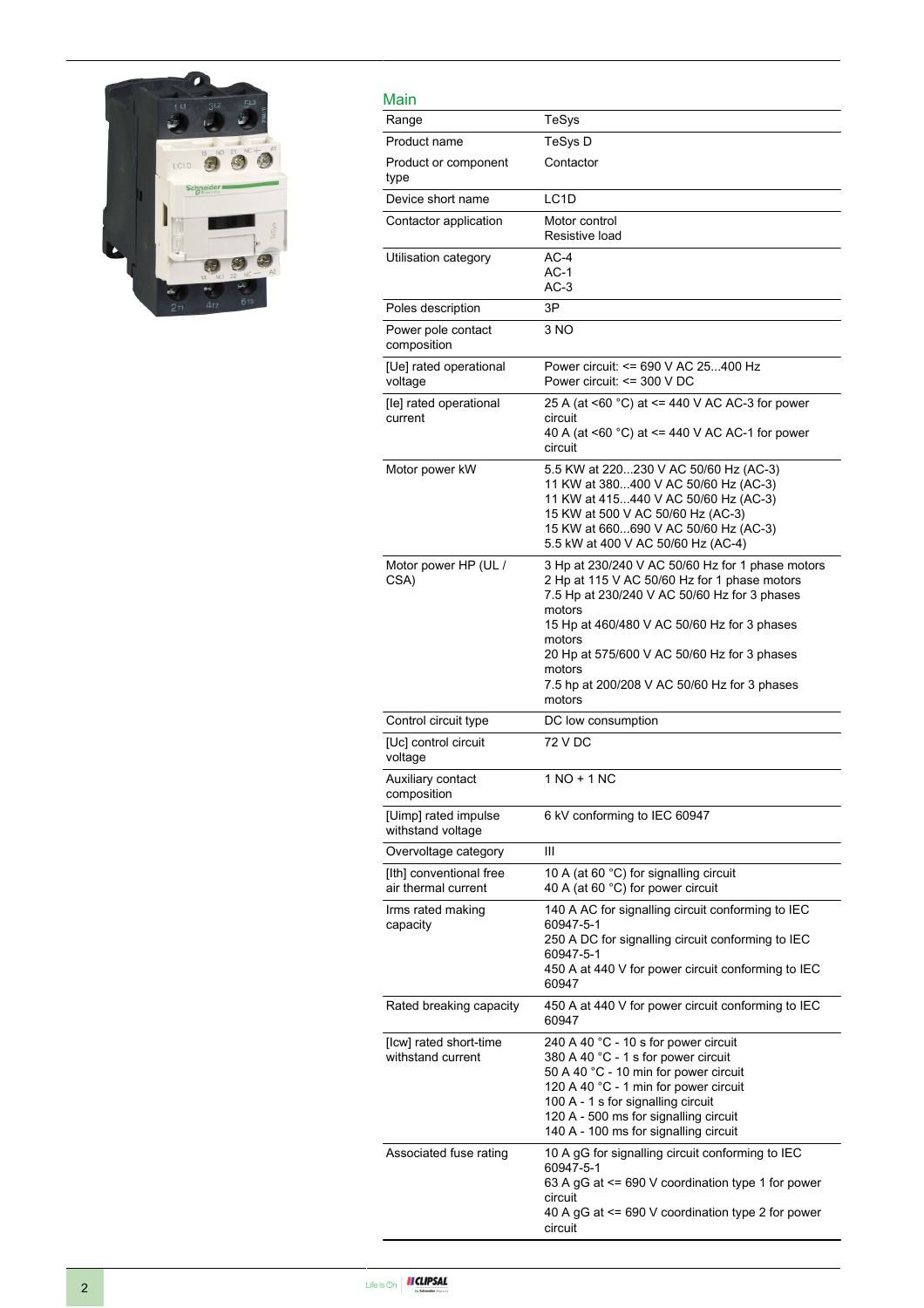| Average impedance                | 2 mOhm - Ith 40 A 50 Hz for power circuit                                                                                                                                                                                                                                                                                                                                                                                                                                                                                                                                                                                                                                                                                                                                                                                                                                                                                                                                                                                                                                                                                                                                                                                                                 |
|----------------------------------|-----------------------------------------------------------------------------------------------------------------------------------------------------------------------------------------------------------------------------------------------------------------------------------------------------------------------------------------------------------------------------------------------------------------------------------------------------------------------------------------------------------------------------------------------------------------------------------------------------------------------------------------------------------------------------------------------------------------------------------------------------------------------------------------------------------------------------------------------------------------------------------------------------------------------------------------------------------------------------------------------------------------------------------------------------------------------------------------------------------------------------------------------------------------------------------------------------------------------------------------------------------|
| [Ui] rated insulation<br>voltage | Power circuit: 690 V conforming to IEC 60947-4-1<br>Power circuit: 600 V CSA certified<br>Power circuit: 600 V UL certified<br>Signalling circuit: 690 V conforming to IEC 60947-1<br>Signalling circuit: 600 V CSA certified<br>Signalling circuit: 600 V UL certified                                                                                                                                                                                                                                                                                                                                                                                                                                                                                                                                                                                                                                                                                                                                                                                                                                                                                                                                                                                   |
| <b>Electrical durability</b>     | 1.65 Mcycles 25 A AC-3 at Ue <= 440 V<br>1.4 Mcycles 40 A AC-1 at Ue <= 440 V                                                                                                                                                                                                                                                                                                                                                                                                                                                                                                                                                                                                                                                                                                                                                                                                                                                                                                                                                                                                                                                                                                                                                                             |
| Power dissipation per<br>pole    | 3.2 W AC-1<br>1.25 W AC-3                                                                                                                                                                                                                                                                                                                                                                                                                                                                                                                                                                                                                                                                                                                                                                                                                                                                                                                                                                                                                                                                                                                                                                                                                                 |
| Front cover                      | With                                                                                                                                                                                                                                                                                                                                                                                                                                                                                                                                                                                                                                                                                                                                                                                                                                                                                                                                                                                                                                                                                                                                                                                                                                                      |
| Mounting support                 | Plate<br>Rail                                                                                                                                                                                                                                                                                                                                                                                                                                                                                                                                                                                                                                                                                                                                                                                                                                                                                                                                                                                                                                                                                                                                                                                                                                             |
| Standards                        | CSA C22.2 No 14<br>EN 60947-4-1<br>EN 60947-5-1<br>IEC 60947-4-1<br>IEC 60947-5-1<br><b>UL 508</b>                                                                                                                                                                                                                                                                                                                                                                                                                                                                                                                                                                                                                                                                                                                                                                                                                                                                                                                                                                                                                                                                                                                                                        |
| <b>Product certifications</b>    | UL<br>GL<br>BV<br>LROS (Lloyds register of shipping)<br>GOST<br>DNV<br>CSA<br>RINA<br>CCC                                                                                                                                                                                                                                                                                                                                                                                                                                                                                                                                                                                                                                                                                                                                                                                                                                                                                                                                                                                                                                                                                                                                                                 |
| Connections - terminals          | Control circuit: screw clamp terminals 1 cable(s) 1<br>4 mm <sup>2</sup> flexible without cable end<br>Control circuit: screw clamp terminals 2 cable(s) 1<br>4 mm <sup>2</sup> flexible without cable end<br>Control circuit: screw clamp terminals 1 cable(s) 1<br>4 mm <sup>2</sup> flexible with cable end<br>Control circuit: screw clamp terminals 2 cable(s) 1<br>2.5 mm <sup>2</sup> flexible with cable end<br>Control circuit: screw clamp terminals 1 cable(s) 1<br>4 mm <sup>2</sup> solid without cable end<br>Control circuit: screw clamp terminals 2 cable(s) 1<br>4 mm <sup>2</sup> solid without cable end<br>Power circuit: screw clamp terminals 1 cable(s)<br>2.510 mm <sup>2</sup> flexible without cable end<br>Power circuit: screw clamp terminals 2 cable(s)<br>2.510 mm <sup>2</sup> flexible without cable end<br>Power circuit: screw clamp terminals 1 cable(s) 1<br>10 mm <sup>2</sup> flexible with cable end<br>Power circuit: screw clamp terminals 2 cable(s)<br>1.56 mm <sup>2</sup> flexible with cable end<br>Power circuit: screw clamp terminals 1 cable(s)<br>1.510 mm <sup>2</sup> solid without cable end<br>Power circuit: screw clamp terminals 2 cable(s) 2.5<br>10 mm <sup>2</sup> solid without cable end |
| <b>Tightening torque</b>         | Control circuit: 1.7 N.m - on screw clamp terminals -<br>with screwdriver flat $\varnothing$ 6 mm<br>Control circuit: 1.7 N.m - on screw clamp terminals -<br>with screwdriver Philips No 2<br>Power circuit: 2.5 N.m - on screw clamp terminals -<br>with screwdriver flat $\varnothing$ 6 mm<br>Power circuit: 2.5 N.m - on screw clamp terminals -<br>with screwdriver Philips No 2                                                                                                                                                                                                                                                                                                                                                                                                                                                                                                                                                                                                                                                                                                                                                                                                                                                                    |
| Operating time                   | 65.4588.55 ms closing<br>2030 ms opening                                                                                                                                                                                                                                                                                                                                                                                                                                                                                                                                                                                                                                                                                                                                                                                                                                                                                                                                                                                                                                                                                                                                                                                                                  |
| Safety reliability level         | B10d = 1369863 cycles contactor with nominal load<br>conforming to EN/ISO 13849-1<br>B10d = 20000000 cycles contactor with mechanical<br>load conforming to EN/ISO 13849-1                                                                                                                                                                                                                                                                                                                                                                                                                                                                                                                                                                                                                                                                                                                                                                                                                                                                                                                                                                                                                                                                                |
| Mechanical durability            | 30 Mcycles                                                                                                                                                                                                                                                                                                                                                                                                                                                                                                                                                                                                                                                                                                                                                                                                                                                                                                                                                                                                                                                                                                                                                                                                                                                |
| Maximum operating rate           | 3600 cyc/h 60 °C                                                                                                                                                                                                                                                                                                                                                                                                                                                                                                                                                                                                                                                                                                                                                                                                                                                                                                                                                                                                                                                                                                                                                                                                                                          |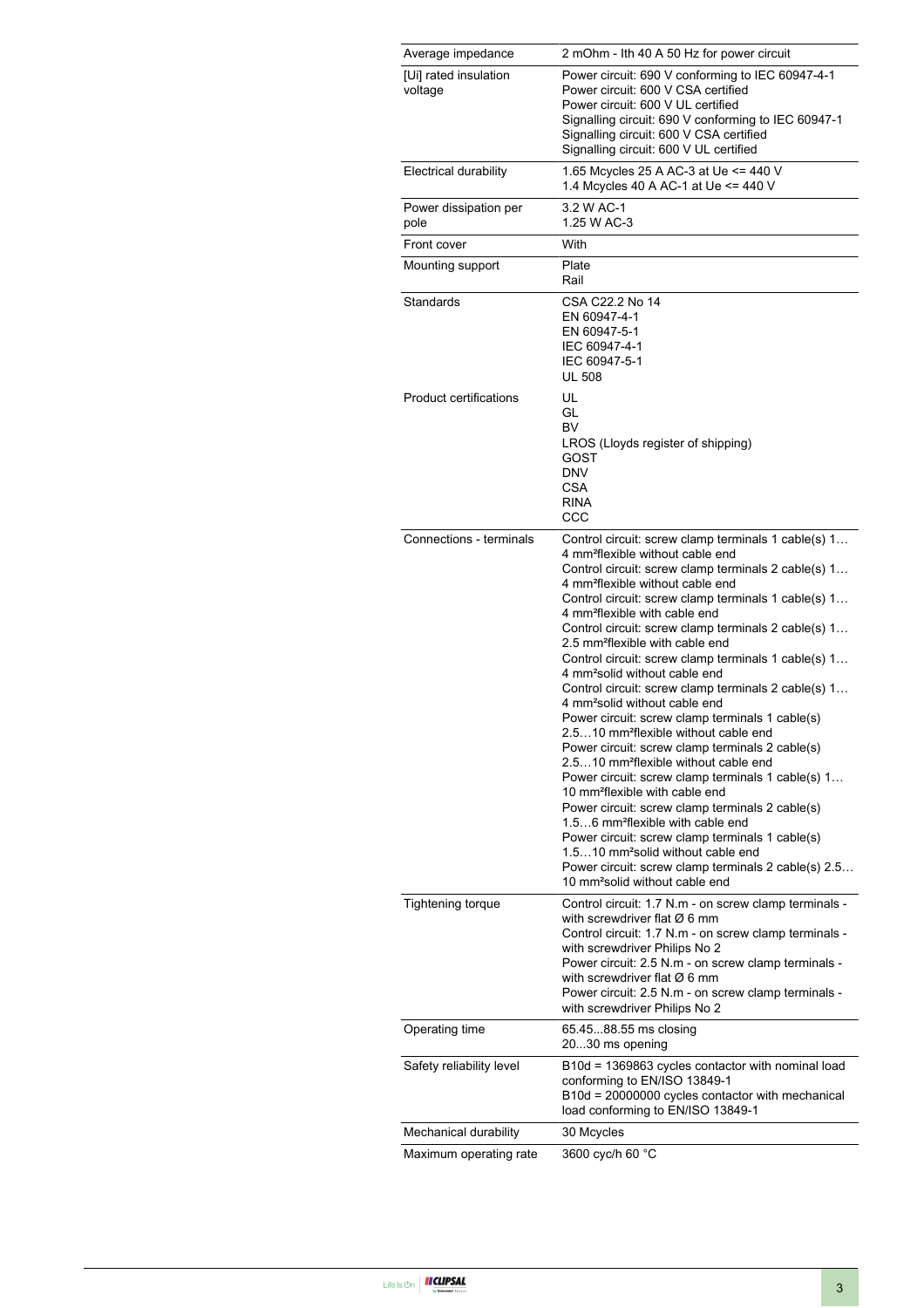## **Complementary**

| Coil technology                | Built-in bidirectional peak limiting diode suppressor                                                                    |
|--------------------------------|--------------------------------------------------------------------------------------------------------------------------|
| Control circuit voltage limits | 0.10.3 Uc (-4070 °C): drop-out DC<br>0.81.25 Uc (-4060 °C): operational DC<br>11.25 Uc (6070 °C): operational DC         |
| Time constant                  | 40 ms                                                                                                                    |
| Inrush power in W              | 2.4 W (at 20 °C)                                                                                                         |
| Hold-in power consumption in W | 2.4 W at 20 $^{\circ}$ C                                                                                                 |
| Auxiliary contacts type        | Type mechanically linked 1 NO + 1 NC conforming to IEC 60947-5-1<br>Type mirror contact 1 NC conforming to IEC 60947-4-1 |
| Signalling circuit frequency   | 25.400 Hz                                                                                                                |
| Minimum switching current      | 5 mA for signalling circuit                                                                                              |
| Minimum switching voltage      | 17 V for signalling circuit                                                                                              |
| Non-overlap time               | 1.5 Ms on de-energisation between NC and NO contact<br>1.5 ms on energisation between NC and NO contact                  |
| Insulation resistance          | > 10 MOhm for signalling circuit                                                                                         |

### Environment

| IP degree of protection               | IP20 front face conforming to IEC 60529                                                                                                                                     |
|---------------------------------------|-----------------------------------------------------------------------------------------------------------------------------------------------------------------------------|
| Climatic withstand                    | Conforming to IACS E10<br>Conforming to IEC 60947-1 Annex Q category D                                                                                                      |
| Protective treatment                  | TH conforming to IEC 60068-2-30                                                                                                                                             |
| Pollution degree                      | 3                                                                                                                                                                           |
| Ambient air temperature for operation | $-4060 °C$<br>6070 °C with derating                                                                                                                                         |
| Ambient air temperature for storage   | $-6080 °C$                                                                                                                                                                  |
| Operating altitude                    | $03000$ m                                                                                                                                                                   |
| Fire resistance                       | 850 °C conforming to IEC 60695-2-1                                                                                                                                          |
| Mechanical robustness                 | Vibrations contactor open: 2 Gn, 5300 Hz<br>Vibrations contactor closed: 4 Gn, 5300 Hz<br>Shocks contactor closed: 15 Gn for 11 ms<br>Shocks contactor open: 8 Gn for 11 ms |
| Height                                | 85 mm                                                                                                                                                                       |
| Width                                 | 45 mm                                                                                                                                                                       |
| Depth                                 | 101 mm                                                                                                                                                                      |
| Net weight                            | $0.53$ kg                                                                                                                                                                   |

# Packing Units

| Unit Type of Package 1       | <b>PCE</b>      |
|------------------------------|-----------------|
| Number of Units in Package 1 |                 |
| Package 1 Weight             | 556.0 g         |
| Package 1 Height             | 10.9 cm         |
| Package 1 width              | 9 cm            |
| Package 1 Length             | 5.4 cm          |
| Unit Type of Package 2       | S <sub>02</sub> |
| Number of Units in Package 2 | 1               |
| Package 2 Weight             | 1.011 kg        |
| Package 2 Height             | $15 \text{ cm}$ |
| Package 2 width              | 30 cm           |
| Package 2 Length             | 40 cm           |